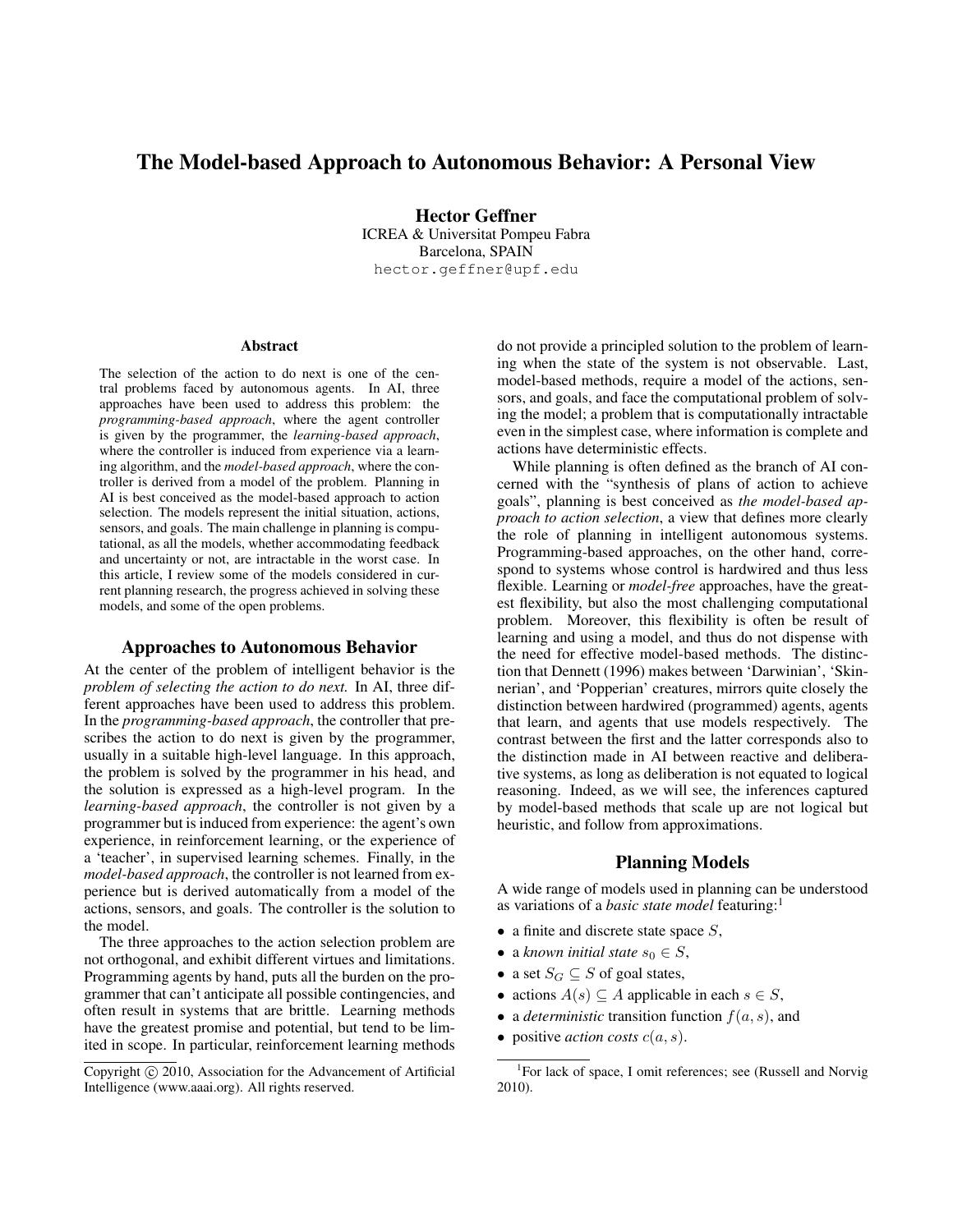This is the model underlying *classical planning* where it also assumed that action costs  $c(a, s)$  do not depend on the state, and hence  $c(a, s) = c(a)$ . A solution or *plan* in this model is a sequence of applicable actions that map the initial state into a goal state. The cost of a plan is the sum of the action costs, and a plan is optimal if it has minimum cost.

Domain-independent classical planners accept a compact description of models of this form, in languages such as Strips, ADL, or PDDL, and automatically produce a solution (plan) as the output. A classical plan  $\pi = a_0, \ldots, a_n$  represents an *open-loop controller* where the action to be done at time step  $i$  depends just on the step index  $i$ . The solution of models that accommodate uncertainty and feedback, on the other hand, produce *closed-loop controllers* where the action to be done at step  $i$  depends on the actions and observations collected up to that point. These models can be obtained by relaxing some of the assumptions in the model above.

A *Markov Decision Process (MDP)*, for example, is a state model where the state transition function  $f(a, s)$  is replaced by state transition *probabilities*  $P_a(s'|s)$ , and the next state  $s'$ , while no longer predictable with certainty, is assumed to be *fully observable.* A solution to an MDP must drive the system state towards a goal state with certainty, and its form is a function or *policy*  $\pi$  that maps states into actions. The cost of a policy is the expected cost to go from the initial state to the goal.

A *Partially Observable MDP (POMDP)* further extends MDPs by relaxing the assumptions that states are fully observable. In a POMDP, a set of observation tokens  $o \in O$ is assumed along with a *sensor model*  $P_a(o|s)$  that relates the true but hidden state  $s$  of the system with the observable token o. In POMDPs, the initial state of the system is not known, but is characterized by a probability distribution, and the task is to drive the system to a final, fully observable target state. Solutions to POMDPs are closed-loop controllers of a different form that map *belief states* into actions, with optimal solutions reaching the target state with minimum expected costs. Belief states are probability distributions over the states.

While MDPs and POMDPs are commonly described using positive or negative *rewards* rather than positive *costs*, and using *discount factors* rather than *goal states*, simple transformations are known for translating discounted reward MDPs and POMDPs into equivalent *goal MDPs* and *goal POMDPs* as above, that are strictly more expressive (Bertsekas 1995; Bonet and Geffner 2009).

MDP and POMDP models are also useful when the uncertainty in the system dynamics or in the feedback is represented by means of *sets* rather than *probability distributions*. Planning with a dynamics and feedback represented in this qualitative manner is called *contingent planning*. Solutions to these models can be represented in many ways, including functions of sets of states into actions, contingent plans, sets of rules, and finite-state machines. *Conformant planning* is a special case of contingent planning where there is no sensing, and a plan, that must achieve the goal for every possible initial state and transition, is like in classical planning, an action sequence.

The languages used for representing conformant, contingent, MDP, and POMDP planning problems in compact form, are minor variations of the languages used for representing classical planning problems, in particular PDDL.

### Status

Since all the models considered in planning are intractable in the worst case, the main challenge in planning is *computational:* how to scale up to large and complex problems. In this sense, the research agenda in planning is not too different from the agenda concerning other intractable models in AI such as SAT, CSPs, and Bayesian Networks. In all cases, blind methods don't work, and for domainindependent solvers to scale up, they must automatically *recognize* and *exploit* the structure of the problems by some form of inference, for guiding or pruning the search for solutions.

## Classical Planning

The good news in planning over the last decade, is that planning over the simplest types of models, *classical planning*, works. Namely, solvers accept problems involving hundreds of actions and variables, and produce good solutions quickly.<sup>2</sup> The sheer size of a problem is no longer an impediment to its solution. This progress is the result of a renewed emphasis on experimentation, and new ideas (Blum and Furst 1995; Kautz and Selman 1996; McDermott 1996; Bonet, Loerincs, and Geffner 1997). State-of-the-art classical planners manage to solve large problems using heuristic functions that are derived automatically from the problem encodings (Richter, Helmert, and Westphal 2008).

The model underlying classical planning is simple, but as we will see below, quite flexible too. Actions in planning can be activities or policies of any sort that can be characterized deterministically in terms of pre and postconditions. While non-deterministic effects are not represented, they can often be handled in a natural way. Some of the best planners in the MDP competitions held so far, for example, are not MDP solvers, but classical planners that ignore all but one of the possible outcomes, and replan from scratch when the system is observed off its expected trajectory (Geffner 2002; Yoon, Fern, and Givan 2007).

### Beyond Classical Planning

For dealing with non-classical planning models, two types of approaches have been pursued: a *top-down* approach, where *native solvers* are developed for more expressive models, and a *bottom-up* approach, where the power of classical planners is exploited by means of suitable *translations.*

MDP and POMDP planners are examples of native solvers for more expressive models. Interestingly, recent MDP and POMDP planners make heavy use of heuristic search methods as well, and progress on the solution of both

 $2^2$ My focus throughout is on satisficing planning, not optimal planning. Satisficing planners search for solutions that are good but not necessarily optimal.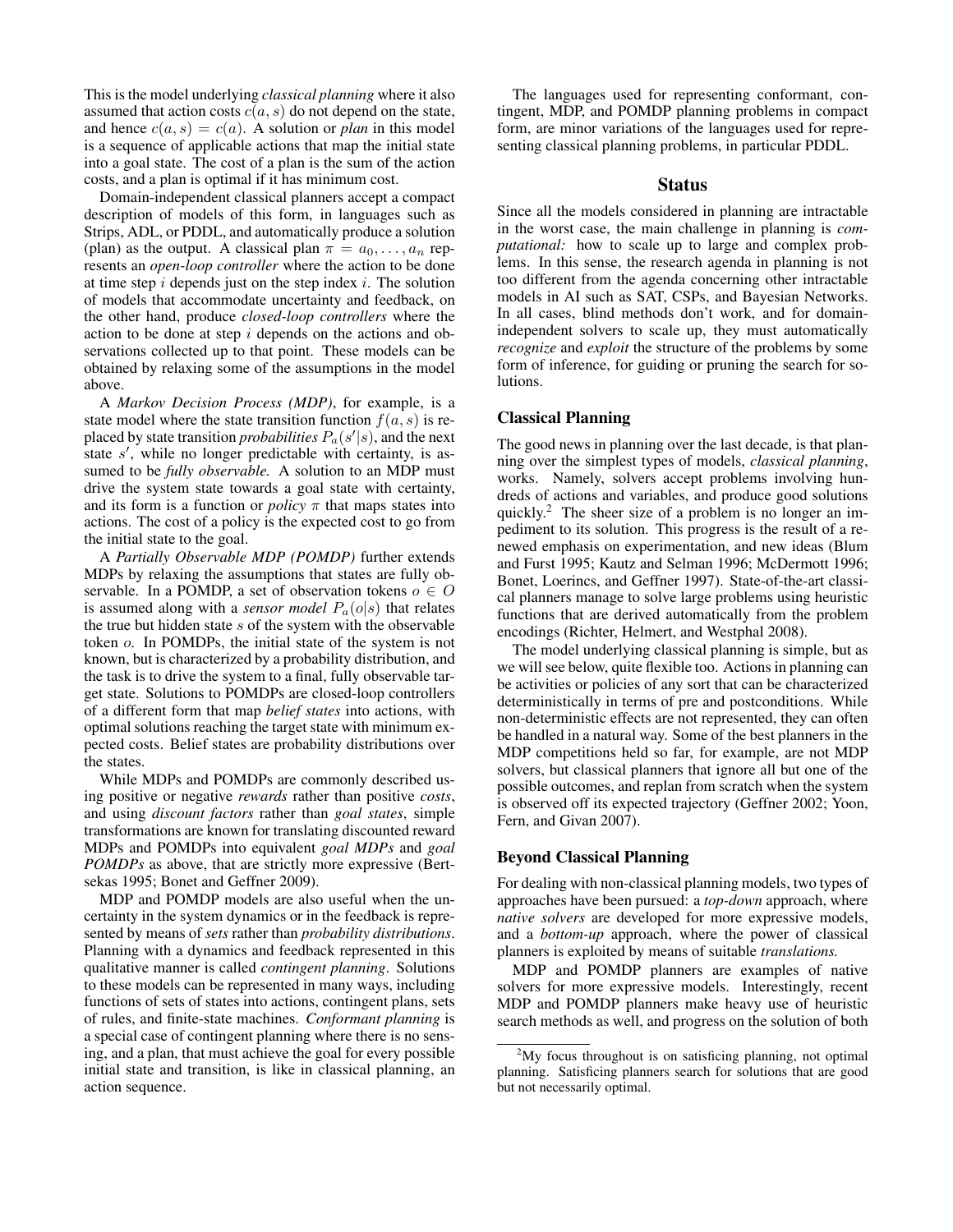types of models has been significant in recent years. A limitation of these planners in comparison with classical planners, however, is that *inference* is performed at the level of *states* and *belief states*, rather than at the level of *variables*, taking the form of *value function updates*.

*Translation-based* approaches address features that are absent from the classical model such as *soft-goals*, *planconstraints*, *uncertainty*, and *partial feedback*, by compiling them away. For example, *soft-goals* represent formulas that if achieved along with the goal, entail a positive utility. The task is to compute plans that maximize overall utility, defined as the sum of the utilities achieved minus the plan cost. Soft-goals, thus express preferences, as opposed to hard goals. Interestingly, however, soft-goals can be compiled away easily and efficiently resulting in standard classical planning problems (Keyder and Geffner 2009). Likewise, *plan constraints* expressible as LTL formulas, such as "if a tool is used, it must eventually be returned", that appear in recent versions of PDDL, can be compiled away effectively too: the LTL formula is converted into a Buchi automata that is then merged with the planning domain (De Giacomo and Vardi 2000).

It has also been shown recently that *uncertain information* can be compiled away too in conformant problems with deterministic actions (Palacios and Geffner 2009). The translation maps a conformant problem  $P$  into a classical problem  $K(P)$ , whose solutions, computable with an off-the-shelf classical planner, are in correspondence. The complexity of the translation is exponential in a width parameter that is bounded and equal to 1 over most of the benchmarks. The ideas behind this translation have been used since to define an effective action selection mechanism for on-line planning in the presence of *partial observability* (Albore, Palacios, and Geffner 2009), and for computing solutions to planning problems with uncertainty and partial feedback, in the form of *finite-state controllers* (Bonet, Palacios, and Geffner 2009).

## Challenges

In spite of the progress achieved, some open challenges remain for making the model-based approach practical in the design and analysis of autonomous systems. A choice of challenges and opinions follow.

Classical planning. The performance increase in classical planning over the last decade is less less the result of the new heuristics, than other forms of *inference,* such as *helpful actions* (actions deemed as directly relevant to the goal) and *landmarks* (fluents that must be achieved in the way to the goal), and new *search algorithms*, like greedy local searches for finding states with lower heuristic values (enforced hill climbing), and best-first searches with multiple queues (Hoffmann and Nebel 2001; Hoffmann, Porteous, and Sebastia 2004; Helmert 2006). One way to understand the difference between recent planning algorithms and traditional heuristic search algorithms, is that the latter do not aim to exploit the structure of states and heuristic values that are regarded as 'black boxes'. Ideas such as helpful actions and landmarks, on the other hand, are the result of looking at the fine propositional structure. I believe that *further progress in classical planning will depend more on new methods for exploiting this structure, than on more powerful heuristic estimators or search algorithms.*

Probabilistic planning. As argued above, scalable MDP and POMDP solvers will have to reason, not at the level of *states* and *belief states*, but at the level of *variables*. <sup>3</sup> MDP planners that use heuristic values derived from the propositional, factored representation of MDPs, like MDP planners based on classical replanners, are moves in that direction. The challenge is achieve both scalability and quality, and furthermore, to do this in the more difficult setting of POMDPs, where current heuristic estimators are not informative and replanning approaches do not apply (as it can't be determined then when to replan and from which state). Recent translation-based approaches to conformant and contingent planning are moves in that direction too, as the translations and the inferences required to solve the translations are carried out over propositional representations. A limitation of these approaches is that, by not taking probabilities into account, they are left with the task of minimizing cost in the worst case (optimally or heuristically), which is ill-defined in many domains of interest. Thus either, probabilities must be taken into account, or meaningful solution forms that do not demand bounded cost in the worst case, are needed (Daniele, Traverso, and Vardi 1999). I close this point by noting that there are very few domain-independent solvers able to represent and solve a problem such as the Wumpus (Russell and Norvig 2010).<sup>4</sup> A concrete challenge in this area is *to have a domain-independent solver that can solve the Wumpus and scale up to large instances.*

Learning. There are many roles for learning in model-based approaches, the first of which is learning the model itself from experience and partial observations. Learning, however, has also a role to play in the search for solutions; a role that has been crucial in the context of SAT, but has not been exploited yet in the context of planning. For example, consider an agent that has to deliver a large package to one of two cells A or B in a grid, by going to the cell and dropping the package. Furthermore, assume that A is closer to the agent than B but that A cannot be entered while holding a large package. Most current heuristics will drive the search toward A in a way resembling a fly that wants to get across a closed window. Unlike flies, however, search algorithms avoid revisiting the same states, and eventually would solve the problem after partially exhausting the space around A. A more intelligent strategy would be to note that the failed search around A is the result of an interaction ignored by the heuristic that should be fixed. This is precisely what SAT solvers do: they identify the causes for failure (backtracks) and fix them, while searching. Traditional heuristic methods cannot replicate this behavior because they ignore the structure of the heuristic function. Yet this structure is avail-

<sup>&</sup>lt;sup>3</sup>Terms like 'factored MDPs' and 'factored POMDPs' refer to representations built on top variables, not to solution methods that work at the level of those variables.

<sup>&</sup>lt;sup>4</sup>The only such solver that I'm aware of is a POMDP solver, GPT, that doesn't scale up to large instances.